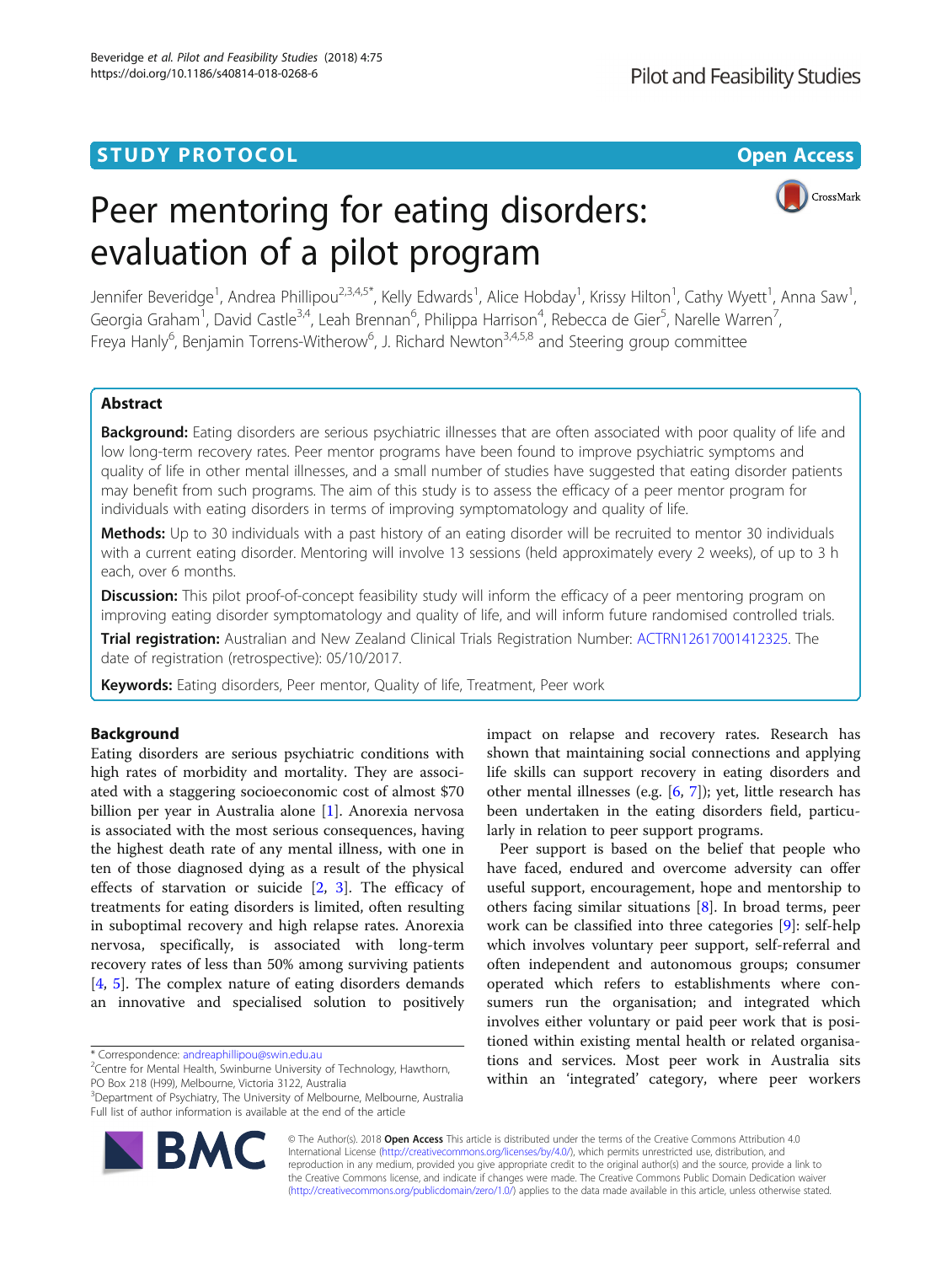operate within existing mental health services, often working as team members alongside mental health workers.

Mental health peer work is a relatively new approach to service delivery. Evaluation has lagged behind implementation of peer workforce roles; however, a number of randomised controlled trial findings are available, and although the evidence base is a developing one, there is a strong indication that a substantial peer workforce in a psychiatric service will improve patient outcomes [\[10](#page-7-0)]. Peer mentor programs, which encompass support programs delivered by individuals typically in recovery from an illness to those with a current diagnosis, have been found to reduce hospital readmission rates in a range of mental health issues. For example, a study by Sledge et al. [[6\]](#page-7-0) utilised a mixed sample of psychiatric patients and found that those assigned a peer mentor had significantly fewer re-hospitalisations and shorter stays in hospital than patients who did not participate in the program. It has been noted in the literature that peer workers themselves can be both positively and negatively affected by providing peer support. This is an important and underexplored area. In a study specifically examining the impact of mentoring programs on people with eating disorders, Perez et al. [[7](#page-7-0)] reported improved quality of life and family relationships, and improvements in psychological, emotional and physical wellbeing in individuals matched with a mentor. In this program Mentor Connect, the mentor-mentee relationship aimed at supporting the mentee to try new skills and work towards recovery-based goals [[7\]](#page-7-0). Cardi et al. have a trial in progress at present assessing the use of peer support in the SHARED (Self-Help And Recovery guide for Eating Disorders) trial [\[11](#page-7-0)]. Other than these early evaluations, very little evidence is yet available in the literature to support peer mentoring in eating disorders [\[12](#page-7-0)].

A recent systematic review and synthesis of the impact of peer support on eating disorders yielded only four eligible studies ( $N = 270$ ) [\[13](#page-7-0)]. One such study, which evaluated a mentoring program for women with eating disorders [[7](#page-7-0)], reported that quality of life and treatment compliance were significantly increased in matched ( $n = 58$ ) compared to unmatched ( $n = 49$ ) mentees. In another study, an 8-week mentoring pilot program for undiagnosed (subclinical) adolescent girls ( $n = 31$ ) demonstrated a significant reduction in disordered eating by the conclusion of the program [\[14](#page-7-0)]. In a qualitative study included in the review  $[15]$ , mentees reported feeling understood, 'normal' and inspired, as a result of sharing with someone who had been through the same experience. A major theme that Fogarty et al. [\[13](#page-7-0)] identified from the synthesis of the above studies was the sense of belonging mentees experienced through the development of the mentoring relationship. Developing supportive relationships and an increased sense of belonging have been identified as an important aspect of eating disorder

treatment [[16](#page-7-0)], and these factors have been found to impact positively upon motivation for recovery [\[17\]](#page-7-0). Indeed, one study reported that recovered individuals attributed much of their recovery to aspects outside of formal therapy and placed particular emphasis on interpersonal relationships [\[18\]](#page-8-0).

Potential benefits to the mentees' recovery process notwithstanding, the feasibility of the current peer mentoring program relies on the delivery of mentoring that is sustainable and non-maleficent from the point of view of the mentors. It is therefore important to examine and analyse the likely risks and benefits associated with the provision of mentoring from this perspective, as these individuals are likely to have vulnerabilities associated with their previous diagnosis [\[19\]](#page-8-0). The peer mentoring literature in the broader mental health domain has identified several benefits that exist for mentors, including increased confidence, validation of their own recovery [[20\]](#page-8-0) and stable employment [\[21](#page-8-0), [22](#page-8-0)]. However, it is unclear whether these benefits can be generalised to individuals who have recovered from an eating disorder.

There is little available research on the evaluation of risks to recovered individuals working in a mental health peer support role. In the literature that does exist, boundary issues and transgressions are cited as common challenges encountered by mentors [[23](#page-8-0)–[25](#page-8-0)]. Specifically, issues of confidentiality, multiple relationships, role confusion [[26](#page-8-0)] and relational vulnerability due to selfdisclosure [[19,](#page-8-0) [25\]](#page-8-0) have been identified as potential risks to the wellbeing of mentors. In a qualitative study investigating benefits and limitations of employing recovered individuals to deliver mental health services, mentors commonly reported they experienced stress associated with mentoring unmotivated or uncooperative mentees and highlighted the importance of adequate supervision and training [\[22\]](#page-8-0). Finally, the risk of relapse is important to examine, because if a relapse of an active mentor occurred, it would not only be (evidently) detrimental to the mentor, but it could also undermine the process of instilling hope in the mentee [[25\]](#page-8-0).

The examination of potential risks and benefits to mentors in this particular pilot program through both qualitative and quantitative data collection methods will attempt to assess whether the recruitment, training and support currently in place are effective and sufficient to ensure the wellbeing of the mentors, which is of paramount importance when considering the long-term feasibility of the program.

Previous peer mentoring programs in Victoria, Australia, have focused on a range of mental illnesses, though none have focused on people with eating disorders to date. In this context, we describe here a peer support program for people with an eating disorder, aimed at addressing a service gap in Victoria, Australia,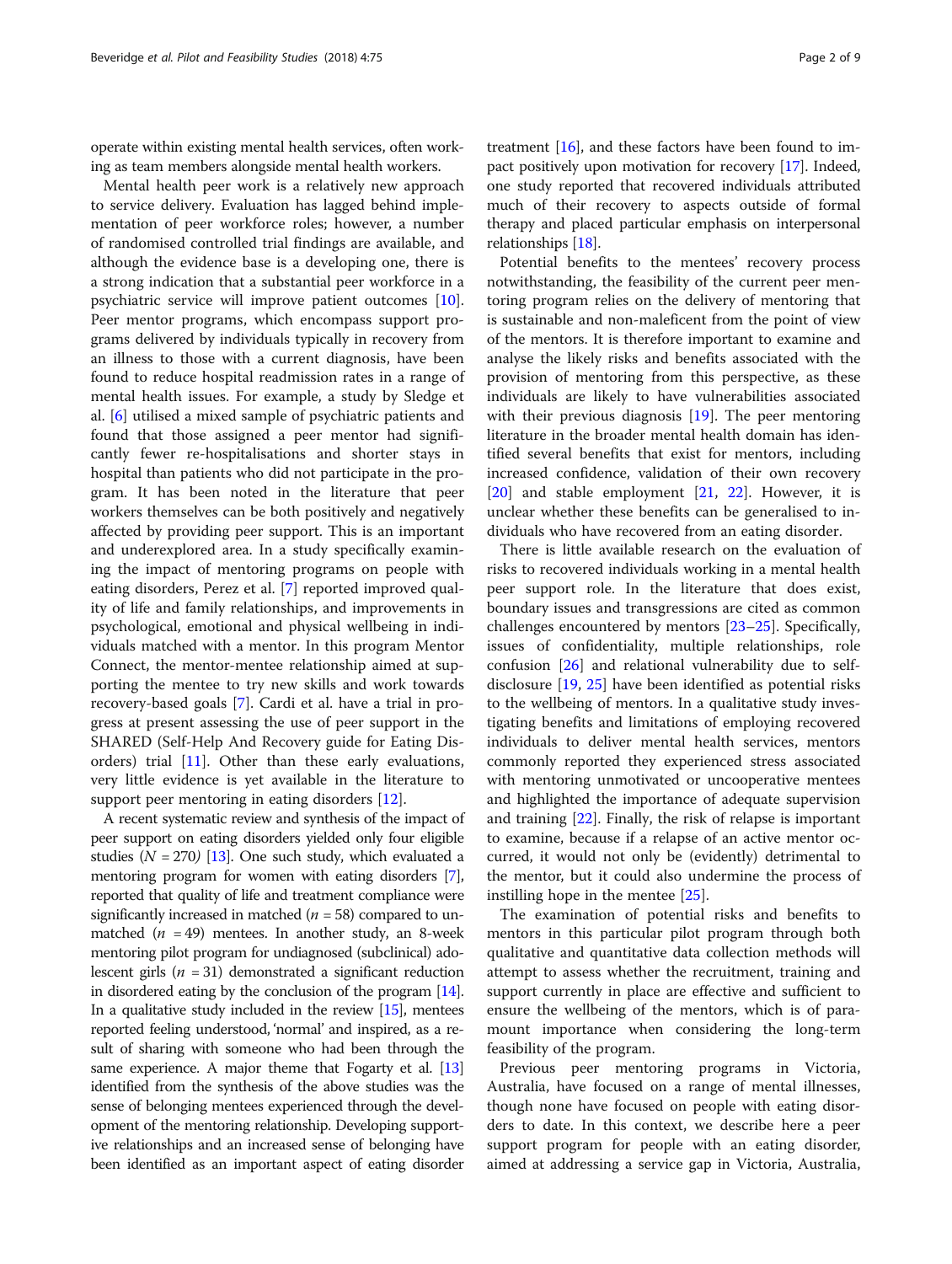for those who require additional support to sustain recovery while living independently.

### Study AIMS

The aim of this study is to determine the efficacy of a peer mentor program for people who have received eating disorder treatment in a specialist hospital setting or equivalent, in improving eating disorder symptomatology and quality of life, to inform future randomised controlled trials. An additional aim is to determine the feasibility of the study by assessing participants' capability to complete the mentoring sessions and the program. The study's feasibility will be measured in terms of having a sufficient number of participants sign up, participate and be retained until the end of the study and also that they tolerate and accept the intervention, that the intervention can be delivered as per protocol and that there are no concerning adverse events related to the study. The current program is a new program that combines peer support principles with documented evidence, balanced against available resource and organisational risk constraints. The program is designed to harness the experience of people who have recovered from eating disorders and combine it with regular de-briefing and supervision. This project aims to ensure eating disorder patients leaving hospital can better sustain their recovery outcomes in the long term. This is the first time such a program has been offered in Victoria, Australia. Thus, the primary aim of the study is to evaluate the effectiveness of the peer mentor program on eating disorder patient outcomes. A secondary, exploratory aim of the program is to evaluate the effects of the program on peer mentors in terms of eating disorder symptomatology and quality of life.

# Primary hypotheses

Participation in the peer mentor program is hypothesised to improve eating disorder symptomatology and quality of life, and reduce relapse rates in eating disorder participants (i.e. 'mentees', also referred to as 'participants' in appendices).

# Methods/design

## Study design and mentor-mentee matching

The study is a multi-site collaborative trial conducted at Eating Disorders Victoria (EDV), The Melbourne Clinic (TMC), and the Body Image and Eating Disorders Treatment and Recovery Service (BETRS) at the Austin Hospital (inpatient unit) and St Vincent's Hospital (intensive day patient program), all in Melbourne, Victoria, Australia. Up to 30 mentees with an eating disorder (anorexia nervosa, bulimia nervosa, binge eating disorder or eating disorder not otherwise specified, according to the Diagnostic and Statistical Manual of Mental Disorders 5) will be matched with up to 30 mentors with a past history of an eating disorder. Participation will involve a longitudinal study assessing the efficacy of a peer mentor program for individuals with eating disorders. All mentees and mentors will be over the age of 18 years.

As this is a pilot proof-of-concept feasibility study, a randomised controlled trial will not be undertaken, but the program will be evaluated with a within-group design. Participation will involve a series of 13 mentoring sessions of up to 3 h each (ideally, every 2 weeks) over 6 months, following the mentee's discharge from the BETRS/TMC inpatient unit or transition to/from the BETRS/TMC intensive eating disorders day program. The peer mentoring program will be delivered in a variety of community settings, i.e. local shopping centres, parks and cafes. Mentees and mentors will not be permitted to meet in either person's home.

Mentors will be employed as 'casual' employees of EDV (see Additional file [1](#page-7-0): Appendix A) and will be reimbursed for any reasonable expenses incurred during mentoring sessions as part of their employment, i.e. lunch for mentee and mentor, public transport fares for mentee and mentor practicing independent use of public transport, etc. Mentors and mentees will not receive any payment or reimbursement for this research.

Mentees and mentors will be paired on the basis of information provided by both parties. Mentees will be asked to provide a short statement about their values and interests and information about their preferences for working with a mentor of a same/different age, gender, eating disorder history and geographic area. Mentors will be asked to provide a short personal statement about their values and work style to facilitate effective matching. Each pair will be matched with a focus on the best match for the mentee by EDV and BETRS/TMC staff. If a mentor chooses to discontinue their employment on this project, EDV will re-match the mentee with another mentor as soon as practicable and they will continue to work towards the goals identified in their Wellness Plan (see Additional file [1](#page-7-0): Appendix B). If a mentee chooses to discontinue with the program, then their mentor will return to the pool of mentors available to be matched with another referral.

# Recruitment procedure

Mentees will be recruited from the partner hospital inpatient unit (the Austin Hospital) and intensive day program (St Vincent's Hospital), collectively known as the BETRS; and TMC. A member of the research team at BETRS/TMC will identify potential mentees and approach them with the study information form. Mentors will be recruited by EDV according to EDV policy and procedures. Mentors will be employed explicitly for this role and will be invited to participate in the research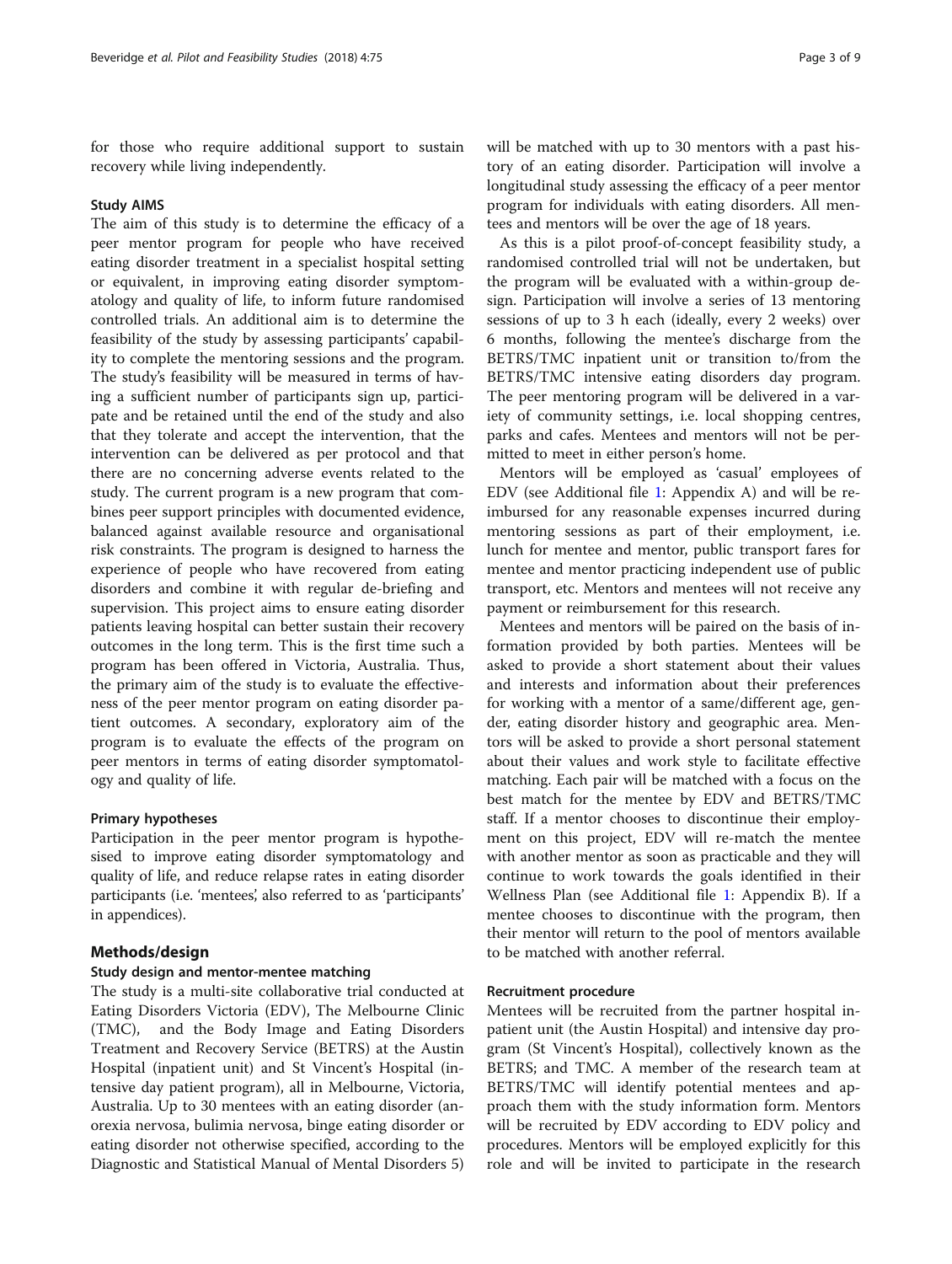component of the program by one of the research staff. Participation will be voluntary. The suitability of mentors will be assessed during the interview process for their employment and by one of the researchers when approached for participation in the research component of the project. A minimum of 2 years in recovery will be required as indicated by the clinical measures that will be used to assess current or recovered eating disorder stages (demographics and medical history form).

Written informed consent will be obtained from all participants (mentees and mentors) prior to the commencement of the peer mentor program, by a member of the research team.

Inclusion criteria for *mentees* include:

- Transitioning out of the BETRS inpatient program at the Austin Hospital or TMC, or transition in/out of the BETRS/TMC outpatient/day patient program
- Current diagnosis of an eating disorder (anorexia nervosa, bulimia nervosa, binge eating disorder or eating disorder not otherwise specified) according to the Diagnostic and Statistical Manual of Mental Disorders (DSM-5)
- Currently actively receiving treatment for their eating disorder for the duration of the program. (See Wellness Plan in Additional file [1:](#page-7-0) Appendix B). At a minimum, mentees must be receiving care from a GP and a psychologist.

Inclusion criteria for mentors include:

- Recovery from an eating disorder for a minimum of 2 years as indicated on the demographics and medical history form, in combination with the Eating Disorder Examination Questionnaire (EDE-Q). The wellness criteria are evidenced by self-reported absence of eating disorder symptoms (indexed by the EDE-Q), being weight-restored, not receiving treatment for eating disorders symptoms and use of a personal Wellness Plan/self-care activities to maintain their recovery. The Wellness Plan also outlines signs that indicate a mentor is struggling and how to best support them during these times.
- Successful recruitment as a staff member at EDV, including referee checks and agreement code of conduct

Exclusion criteria for mentors and mentees include anyone who is at serious risk of harm to oneself or another, as determined by the clinical team, for example, individuals at high risk of suicide.

## Mentor training

Mentors will attend a 3-day training and induction program prior to the program rollout to ensure that mentors are prepared in their role. EDV staff and external trainers deliver different elements of the training dependent on their experience. As the mentors are EDV staff, the training starts with inducting them as employees and going through the procedures and policies outlined for all EDV staff members.

An overview of the Intentional Peer Support (IPS) model is given to all mentors as a framework to base all interactions. This model states that peer support is intentional, in that we come to the relationship with a specific purpose in mind—with the program, this is maintaining recovery. The four core elements of IPS are connection—between the mentor and mentee, holding a worldview and understanding how we have come to know what we know and mutuality—learning and growing together and moving towards identified goals (recorded in the mentee's Wellness Plans) [[27](#page-8-0)].

Training also covers off the challenging situations mentors might be faced with when supporting their mentee. Information about the program's aims and objectives are made clear so the mentors know what they are working towards. As there is a high possibility of self-harm and thoughts of suicide, all mentors complete an internationally recognised safeTALK suicide alertness workshop which covers hands-on skills to be able to respond to someone who has the thoughts of suicide [\[28](#page-8-0)]. The EDV psychologists also facilitate role-plays with mentors which raise common issues and are discussed.

# Mentoring activities

The program will involve 13 mentoring sessions of up to 3 h each, ideally completed every 2 weeks, over 6 months. Mentoring activities will include peer support activities such as providing information, emotional support and sharing of their own recovery experience. Mentoring activities are guided by each individualised mentee's Wellness Plan (see Additional file [1:](#page-7-0) Appendix B), formulated during the first mentoring session. This focuses on the mentee's short-term goals in the following domains: living circumstances and skills, health, self-care, social relationships and connectedness, creative interests and hobbies, work/career and education, identity and sense of self, and community roles and responsibilities. The Wellness Plan also outlines the mentee's current recovery strategies (e.g. thoughts, feelings, behaviours, characteristics, personal qualities, interests, activities and relationships) that support the mentee to remain healthy as well as articulate warning signs that indicate additional professional support or treatment should be sought (e.g. symptoms, thoughts, images, feelings, mood and behaviours). Mentors will also complete their own amended Wellness Plan which allows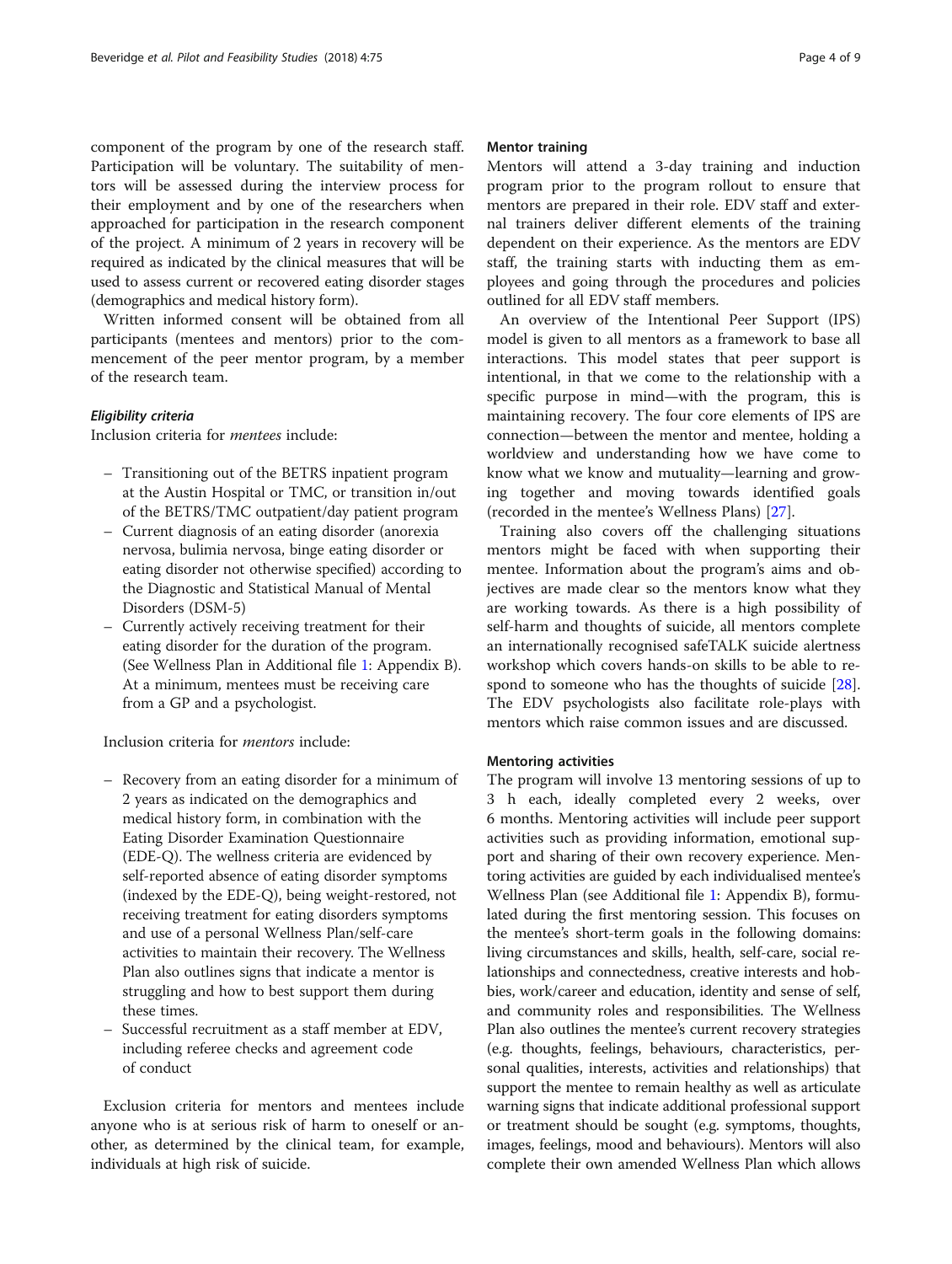them to document self-care strategies and identify potential risks to ensure that program staff can support and ensure the mentor role is not detrimental to their continued health and wellbeing.

Sessions 2–12 of the mentoring activities will focus on supporting the mentee to work toward their identified goals through community-based activities such as supermarket shopping, self-care activities, reconnecting with community or navigating social interactions involving food. Mentors will share aspects of their own recovery stories to promote hope and provide an empathic response to the challenges associated with recovery.

Session 13 of the mentoring activities will focus on completion of a Program Summary outlining the mentee's progress and achievements (see Additional file [1](#page-7-0): Appendix D). This will include a future-focused component encouraging the mentee to identify strategies and alternative supports to draw upon after the pilot program has concluded, in order to sustain their progress.

Mentors will complete an online questionnaire at the conclusion of each mentoring session to document progress and monitor safety considerations (see Additional file [1](#page-7-0): Appendix C). This will be reviewed by the EDV project coordinator and allows timely follow-up with any mentee or mentor needing individual support.

## Facilitated group sessions

Throughout the program, mentees will also participate in three group sessions with other mentees, facilitated by an expert clinician in eating disorder treatment. These sessions enable mentees to provide feedback on their experience of the program and increase a sense of community among mentees. Mentors will also attend three group sessions facilitated by an eating disorder clinician in order to debrief about their experiences working in the program and to increase a sense of community among mentors.

All group sessions will take place at the EDV office and will be facilitated by two professional staff, including one with psychological qualifications. The group sessions will be offered three times to mentees during the program. Group sessions for mentors will be provided three times during the program and all mentors will be expected to attend.

# Program evaluation

Informed consent will be sought by one of the research staff from all mentees and mentors to take part in the evaluation of the program, which includes quantitative and qualitative measures. Quantitative data will be collected in a re-identifiable form at baseline (beginning of the program), at 3-month (mid-program) and 6-month (end-of-program) time points, and at 12-month followup for both mentees and mentors (see Fig. [1\)](#page-5-0). Qualitative

assessments will involve online reflection exercises completed at baseline, mid-program and end-of-program time points, and a qualitative interview undertaken upon completion of the program for both mentees and mentors. In addition, attrition will be tracked by the researchers through records of sessions that the mentors keep.

The following quantitative measures will be collected at each time point to determine the efficacy of the peer mentor program for reducing eating disorder symptoms and quality of life:

- Clinical demographic and medical history questionnaire: Basic demographic information and a brief medical history will be collected at baseline. At other time points, changes to demographic information and medical history (e.g. new hospital admissions) will be recorded.
- Eating Disorders Examination Questionnaire (EDE-Q) [\[29\]](#page-8-0): The EDE-Q is a 28-item self-report measure of psychological constructs shown to be clinically relevant in individuals with eating disorders. This measure will be used to gather information about eating disorder symptomatology.
- Depression Anxiety Stress Scale (DASS-21) [\[30\]](#page-8-0): The DASS is a 21-item self-report instrument designed to measure the three related negative emotional states of depression, anxiety and tension/ stress. Common comorbidities such as depression and anxiety [\[31\]](#page-8-0) can impact outcomes as well as engagement and adherence and are important targets for intervention as well as being potential adverse outcomes which require monitoring and appropriate action if they reach concerning levels of risk.
- Brief Disability Questionnaire (BDQ) [\[32\]](#page-8-0): The BDQ is a self-report measure of disability in everyday activities and yields two main subscales: physical disability and mental health disability.
- Assessment of Quality of Life (AQoL) [\[33](#page-8-0)]: The AQoL is a self-report instrument that measures health-related quality of life.
- Feedback questionnaire (not at baseline): General feedback on the program will be sought.

Mentees and mentors will also complete a qualitative online reflection exercise (informed by Broom et al. [\[34\]](#page-8-0); see Additional file [1:](#page-7-0) Appendix E) prior to commencing the program (at baseline) and at 3 months (refer to Fig. [1\)](#page-5-0) to determine the efficacy and feasibility of the program. At the completion of the program (i.e. 6 months), mentees and mentors will complete a final online reflection exercise and take part in semi-structured qualitative interviews.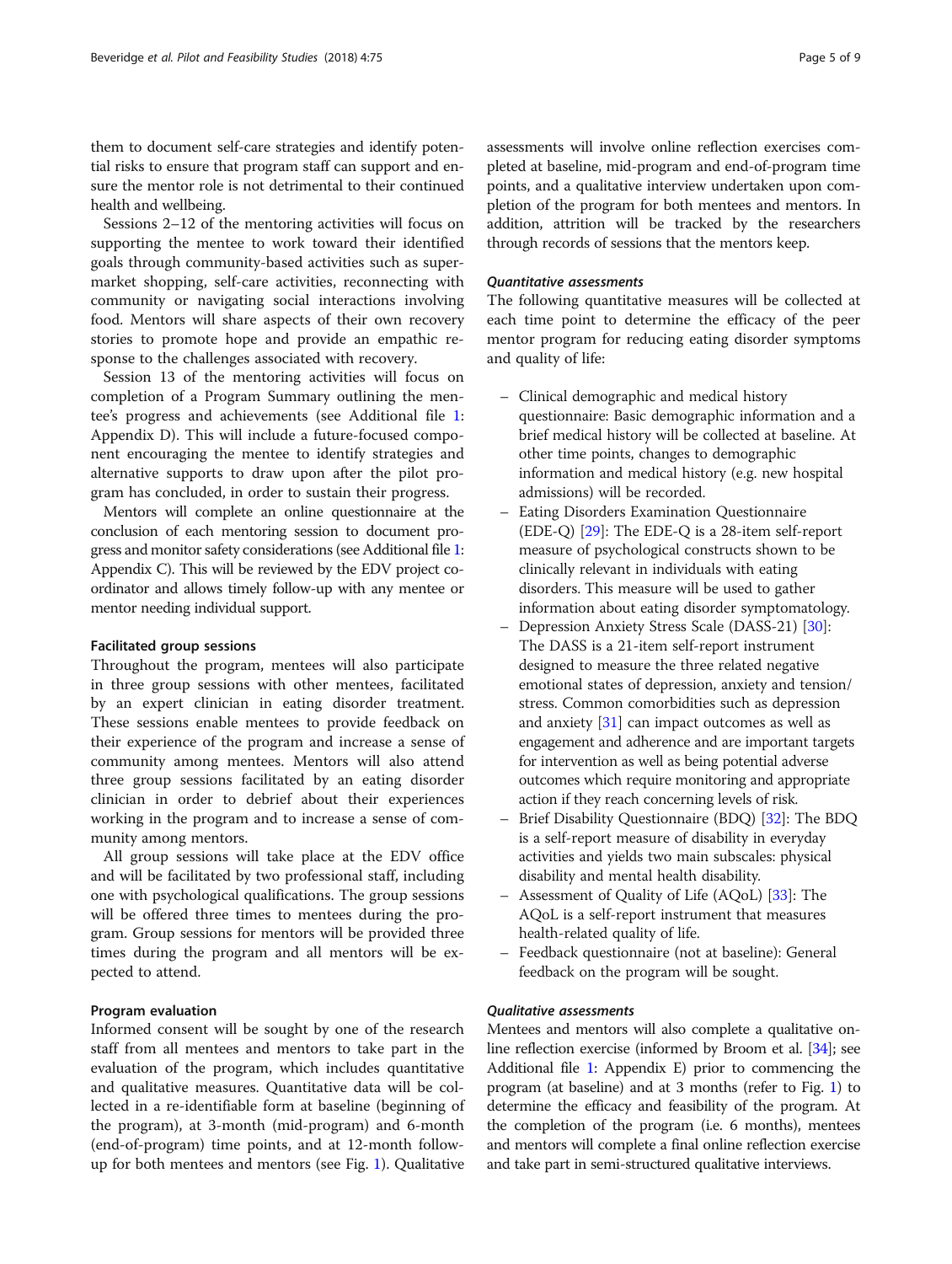<span id="page-5-0"></span>

|                                                                                                                                                                           |                  | <b>T1</b>    | T <sub>2</sub> | T <sub>3</sub> | <b>T4</b>   |
|---------------------------------------------------------------------------------------------------------------------------------------------------------------------------|------------------|--------------|----------------|----------------|-------------|
|                                                                                                                                                                           |                  |              |                | (6 months/     |             |
| Assessment/Procedure                                                                                                                                                      | <b>Screening</b> | (Baseline)   | (3 months)     | completion)    | (12 months) |
| Informed consent                                                                                                                                                          | X                |              |                |                |             |
| Matching form                                                                                                                                                             | x                |              |                |                |             |
| Wellness plan                                                                                                                                                             | x                |              |                |                |             |
| Mentoring                                                                                                                                                                 |                  |              |                |                |             |
| Demographics & medical history                                                                                                                                            |                  | $\mathbf{x}$ | x              | x              | x           |
| EDE-Q                                                                                                                                                                     |                  | $\mathbf{x}$ | x              | $\mathbf{x}$   | x           |
| DASS-21                                                                                                                                                                   |                  | $\mathbf{x}$ | x              | x              | x           |
| <b>BDQ</b>                                                                                                                                                                |                  | $\mathbf{x}$ | x              | x              | x           |
| AQoL                                                                                                                                                                      |                  | $\mathbf x$  | x              | x              | x           |
| Feedback questionnaire                                                                                                                                                    |                  |              | X              | $\mathbf{x}$   | x           |
| Online reflection exercise                                                                                                                                                |                  | $\pmb{\chi}$ | x              | x              |             |
| Qualitative interview                                                                                                                                                     |                  |              |                | $\pmb{\chi}$   |             |
| Note: EDE-Q=Eating Disorder Examination Questionnaire; DASS-21=Depression Anxiety Stress<br>Scale; BDQ=Brief Disability Questionnaire; AQoL=Assessment of Quality of Life |                  |              |                |                |             |
| Fig. 1 Study procedures, mentee and mentors                                                                                                                               |                  |              |                |                |             |

The aims of this aspect of the study are to investigate the experience of mentors and mentees and to identify positive and negative aspects of the experience and factors related to these positive and negative experiences. Using the six-stage approach described by Braun and Clarke [[35\]](#page-8-0), thematic analysis will be undertaken to identify key themes in the data gathered through online reflection exercises and qualitative interviews. Data familiarisation (stage 1) will be effected through processes of transcription (of interviews) and close reading of all qualitative data. Preliminary coding (stage 2) identifies themes and patterns discussed by mentees; this process also supports the iterative refinement of the interview schedule (discussed below). The more systematic stage 3 involves the structured identification of recurrent themes, which is followed by a process of refining the codes so that redundant codes can be removed from our analysis (stage 4). A process of cross-checking ensures that the findings of the study are coherent and rigorous. The main themes identified following these processes (stage 5) will form the foundation of the research findings, which are then disseminated (stage 6).

Online reflection exercises Mentees and mentors will be emailed a link to a secure online survey at the time points outlined in Fig. 1 and will have access to this link for 10 days. Online reflection exercises completed by mentors and mentees will allow for detailed exploration of the most important, empirically relevant themes associated with participating in a mentoring program.

Online reflection exercises will cover areas A–C in Additional file [1](#page-7-0): Appendix F, with language modified slightly to reflect the current stage of the program. For example, questions asked at baseline will be futureoriented ('Why did you decide to participate in the mentoring program?' or 'What might be some of the positive aspects of participating in this program?'). For mentors, these questions will also include reflections on their experience of the recruitment and training process. Questions asked while the program is ongoing will be based on current experiences (for example, 'What has been your experience of participating in the mentoring program so far?'). Questions asked at completion of the program will ask respondents to reflect on their experiences of the program as a whole.

Qualitative interviews and feasibility Given the limitations of the existing literature, the explorative nature and the qualitative research methodology of the current investigation, a broad semi-structured interview schedule will be used on completion of the program. This will be revised iteratively throughout the study to enable exploration of new themes raised by participants (mentors and mentees) and enable detailed exploration of the most important and relevant themes associated with participating in this program. The qualitative interviews will also cover areas A–C (see Additional file [1](#page-7-0): Appendix F). The number of mentoring sessions completed and the participants' capability to complete the mentoring sessions will also be assessed through the qualitative interviews.

Feasibility of the program will be guided by the CONSORT statement regarding assessing feasibility of trials [\[36](#page-8-0)]. Specifically, feasibility will be measured in terms of achieving sufficient numbers of participants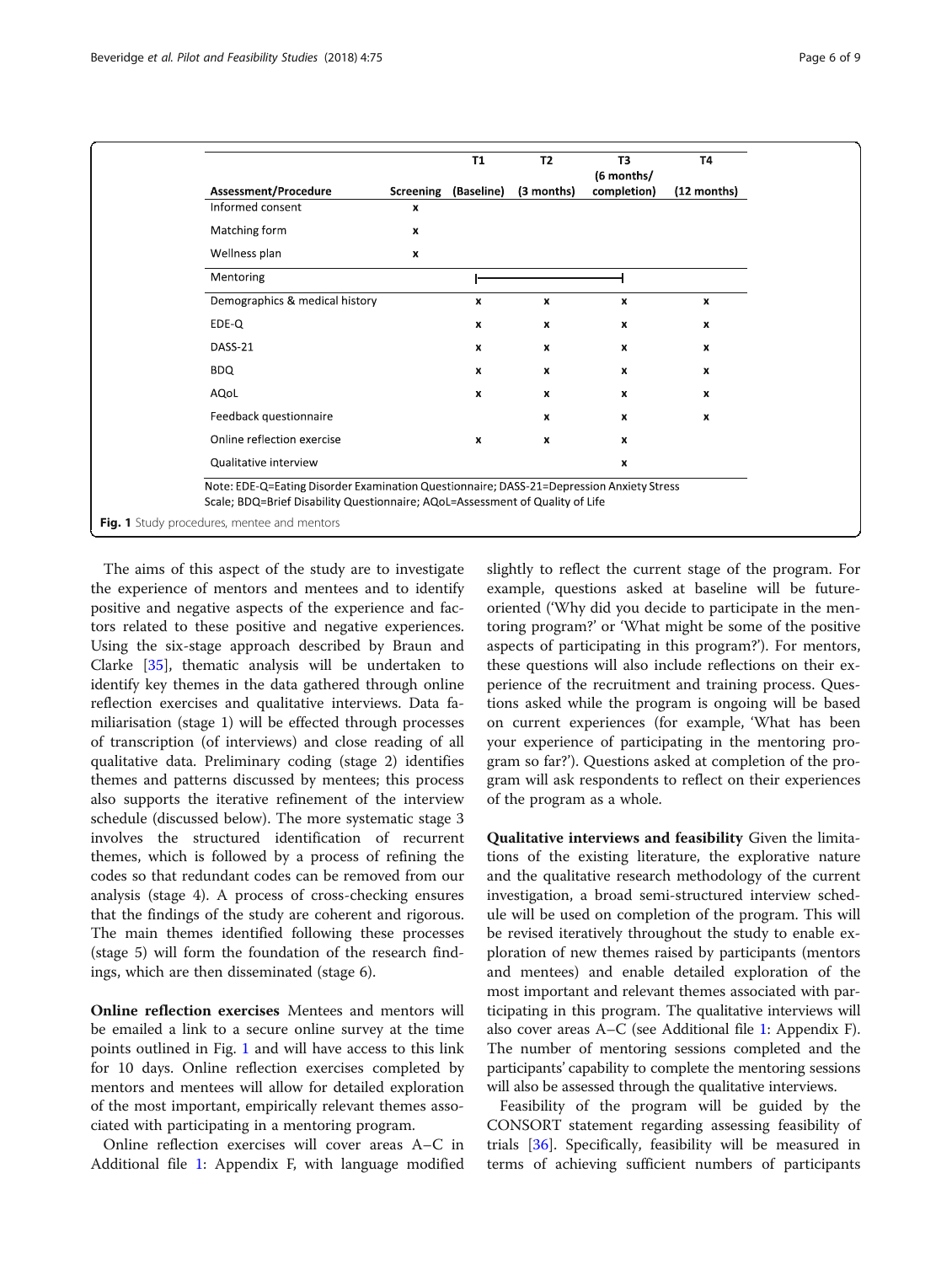signing up, participating and being retained in the program through the qualitative interview and records kept by mentors regarding program participation. The study will be deemed feasible if 80% of participants are able to complete the program and the target sample size is achieved within 2 years. Feasibility will also be measured in terms of tolerance and acceptance of the intervention, that the intervention can be delivered as per the protocol and identifying any adverse events related to the study through the qualitative interview and the participant feedback questionnaires. Any serious adverse events will result in the intervention not continuing to an RCT.

#### Risk management and safety

Though the study is not associated with any physical risk to mentees or mentors, potential psychological risk exists through participation in the program. If mentees experience distress at any time during the program, they will be advised to contact the EDV Project Coordinator or the research team as soon as possible. The research team will determine the suitability for continuing the participant with the program and will contact emergency services and/or provide information related to psychological support available, as appropriate.

Mentors will have their own Wellness Plan that outlines their current supports and contact details in case of emergency. Mentors will also complete an online survey following each session with the participant, which has facility to request a support call from the EDV team. Mentors and mentees can also contact the project coordinator or psychologist any time for individual support, and they will attend three group debriefing sessions throughout the program. There are guidelines in place to manage self-reported increased eating disorder symptoms/ risk for mentees which include referring mentees back to their treating clinician for assessment and support.

All data will be securely stored via password protection (electronic data) and under lock-and-key (hard copy data) at EDV in the short term, prior to long-term storage at St Vincent's Hospital.

#### Handling of withdrawals and replacements

Participants (mentees or mentors) are free to withdraw from the study without explanation. Data collected will be retained, unless otherwise specified by the participant. If agreed by the participant, they will also be afforded the opportunity to complete relevant follow-up assessments.

If a mentee or a mentor withdraws from the program, replacement participants will be sought. This will ensure that mentees will not be significantly affected by their partner's (mentor) withdrawal and that the study has sufficient statistical power to identify efficacy of the program. Debriefing will be offered by program staff to the

remaining participant, and mentees will be re-matched with another suitable mentor.

# Statistical methods

# Sample size estimation and justification

Thirty mentors and a minimum of 30 mentees will be recruited. This minimum sample size of 60 participants will enable differences to be identified between time points in a pilot evaluation (i.e. 28 participants per group will enable the identification of a moderate effect size with power of 0.8 and alpha of 0.05 for a within-group analysis between baseline and the primary endpoint). Sample size has been determined using the qualitative principle of data saturation, which provides an estimate of sample size based upon the comprehensiveness of the data set to identify all of the issues affecting the population under study. As Fusch and Ness [[37](#page-8-0)] highlight, data saturation is the point when (a) no new insights related to the research aims and objectives are gained from additional interviews or through further analysis and (b) there is sufficient information gathered for the study to be replicated. The proposed participant numbers of 60 or more participants (30 per group) is deemed be sufficient to capture the variance in information that occurs within each participant group. Guest and colleagues [[38](#page-8-0)] argue that data saturation occurs after as few as six interviews, with all information (themes) fully elucidated after 12 interviews. Our prior clinical-based qualitative research [\[39](#page-8-0)–[41\]](#page-8-0) indicates that this varies considerably based on the population under study but typically occurs after 7 and 14 interviews. Given the variability in the present sample by age, gender and anything else, our planned sample will be sufficient to gather powerful information on our study aims and objectives.

# Statistical methods

Quantitative analyses will include within-group analyses of variance (ANOVAs) and non-parametric assessments between time points, for mentees and mentors separately. Multiple imputation procedures that utilise the expectation-maximisation (EM) algorithm with bootstrap estimates of standard errors will be used for missing data. Using the six-stage approach described by Braun and Clarke [[35\]](#page-8-0), thematic analysis will be undertaken to identify key themes in the qualitative data.

# **Discussion**

Eating disorders are disabling and often long-term conditions. The efficacy of available treatments is limited, resulting in high relapse rates and significant morbidity and mortality. The current trial aims to assess the efficacy and feasibility of a peer mentor program (as a supplement to standard treatment) for patients with eating disorders, in terms of improvements in both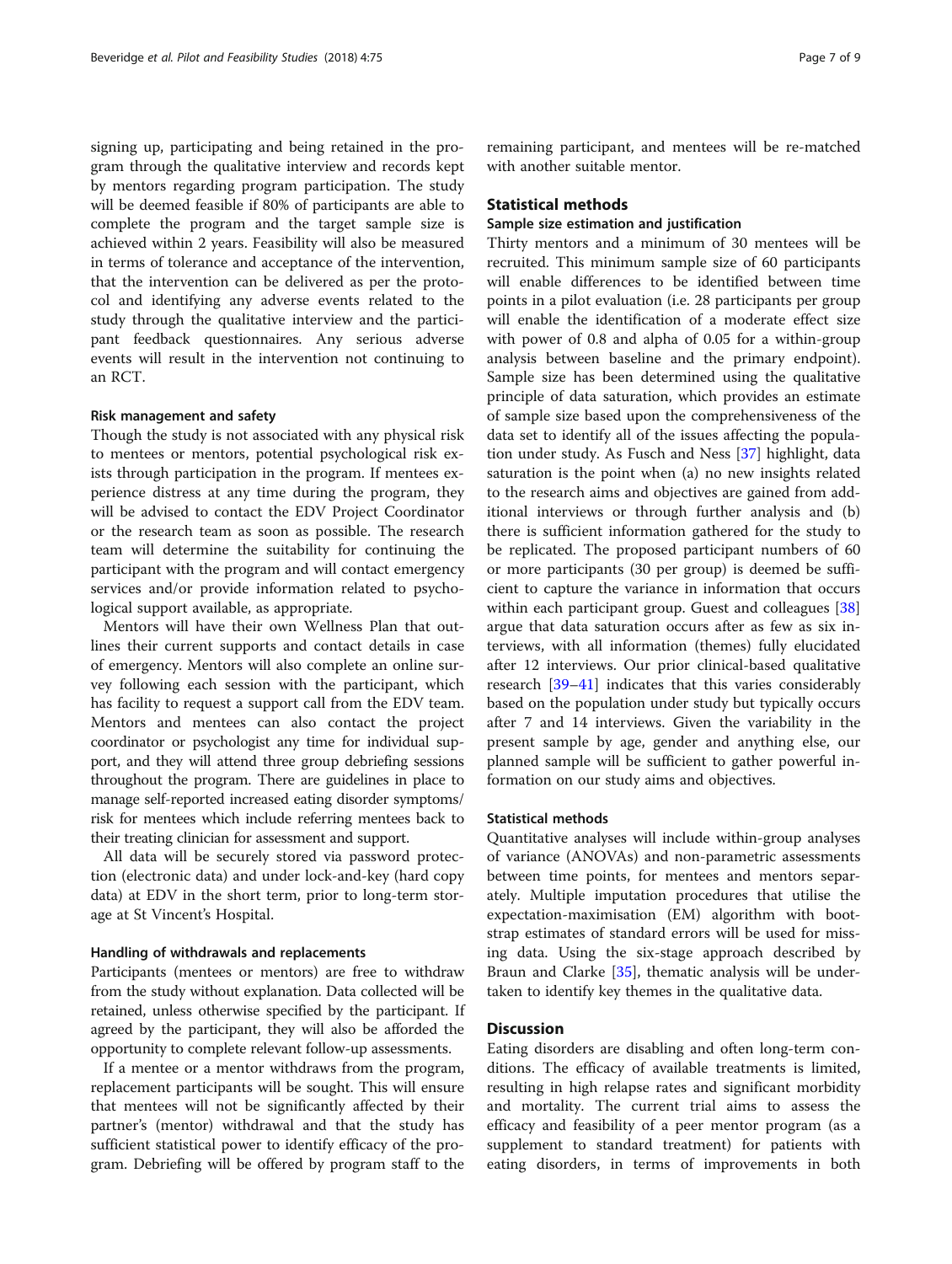<span id="page-7-0"></span>eating disorder symptomatology and quality of life, as well as relapse rates. A unique aspect of this research is to assess the impact of this program on mentors to identify the positive and/or negative impact that engaging with current eating disorder patients has on someone who has recovered from an eating disorder. This study will assess any adverse effects on mentees or mentors and glean information that will inform refinement of the intervention for a full-scale randomised controlled trial. The findings of this pilot program will inform larger randomised controlled trials assessing the efficacy of peer mentoring for individuals with eating disorders, by providing preliminary data on the need of the program (i.e. participant flow and retention rate, and the magnitude of the outcomes to be clinically significant).

# Trial status

Protocol version: 1.5, 12/12/2017. Date recruitment began: 20/01/2017. Estimated date recruitment will be completed: 30/06/2018.

# Dissemination of results

Findings will be published in peer-reviewed journals and presented in national and international conferences. No restrictions are placed on the publication of results. Author eligibility will be based on ICMJE criteria.

# Additional file

[Additional file 1:](https://doi.org/10.1186/s40814-018-0268-6) Appendix A: Excerpt from peer mentor position description. Appendix B: Wellness plan. Appendix C: Online mentor questionnaire. Appendix D: Program summary. Appendix E: Online reflection exercise. Appendix F: Qualitative interview themes. (DOCX 1383 kb)

#### Abbreviations

ANOVA: Analysis of variance; AQoL: Assessment of Quality of Life; BDQ: Brief Disability Questionnaire; BETRS: Body Image and Eating Disorders Treatment and Recovery Service; DASS-21: Depression Anxiety Stress Scale; DSM-5: Diagnostic and Statistical Manual for Mental Disorders; EDE-Q: Eating Disorder Examination Questionnaire; EDV: Eating Disorders Victoria; TMC: The Melbourne Clinic

#### Acknowledgements

The authors would like to prospectively thank the participants in this program. Evaluation group committee: all investigators

#### Funding

This program is funded by the William Buckland Foundation, the Ian Potter Foundation and John T Reid Charitable Trusts. The funders were not involved in any aspect of the study design, data collection, analysis, interpretation of data or writing of the manuscript.

#### Availability of data and materials

The datasets generated and/or analysed during the current study, and sample consent forms and other related documents, are available from the corresponding author on reasonable request.

#### Authors' contributions

All authors contributed to the study protocol and read and approved the final manuscript.

#### Ethics approval and consent to participate

Ethics approval was obtained from the Austin Health Human Research Ethics Committee (HREC/16/Austin/415) and the St Vincent's Hospital Melbourne Human Research Ethics Committee (HREC 204/16). Written informed consent is required for all participants.

#### Competing interests

The authors declare that they have no competing interests.

# Publisher's Note

Springer Nature remains neutral with regard to jurisdictional claims in published maps and institutional affiliations.

#### Author details

<sup>1</sup> Eating Disorders Victoria, Melbourne, Australia. <sup>2</sup> Centre for Mental Health Swinburne University of Technology, Hawthorn, PO Box 218 (H99), Melbourne, Victoria 3122, Australia. <sup>3</sup>Department of Psychiatry, The University of Melbourne, Melbourne, Australia. <sup>4</sup>Department of Mental Health, St Vincent's Hospital, Melbourne, Australia. <sup>5</sup> Department of Mental Health, Austin Health, Melbourne, Australia. <sup>6</sup>School of Psychology, Australian Catholic University, Melbourne, Australia. <sup>7</sup>School of Social Sciences, Monash University, Melbourne, Australia. <sup>8</sup>Peninsula Mental Health Service, Peninsula Health, Melbourne, Australia.

# Received: 15 October 2017 Accepted: 9 April 2018 Published online: 18 April 2018

#### References

- 1. Deloitte Access Economics: Paying the price. The economic and social impact of eating disorders in Australia. 2012.
- 2. Harris EC, Barraclough B. Excess mortality of mental disorder. Br J Psychiatry. 1998;173:11–53.
- 3. Sullivan PF. Mortality in anorexia nervosa. Am J Psychiatr. 1995;152:1073–4.
- 4. Couturier J, Lock J. What is recovery in adolescent anorexia nervosa? Int J Eat Disord. 2006;39:550–5.
- 5. Steinhausen HC. The outcome of anorexia nervosa in the 20th century. Am J Psychiatr. 2002;159:1284–93.
- 6. Sledge WH, Lawless M, Sells D, Wieland M, O'Connell MJ, Davidson L. Effectiveness of peer support in reducing readmissions of persons with multiple psychiatric hospitalizations. Psychiatr Serv. 2011;62:541–4.
- 7. Perez M, Van Diest AK, Cutts S. Preliminary examination of a mentor-based program for eating disorders. J Eat Disord. 2014;2:24.
- 8. Davidson L, Chinman M, Sells D, Rowe M. Peer support among adults with serious mental illness: a report from the field. Schizophr Bull. 2006;32:443–50.
- 9. Davidson L, Chinman M, Kloos B, Weingarten R, Stayner D, Tebes JK. Peer support among individuals with severe mental illness: a review of the evidence. Clin Psychol Sci Pract. 1999;6:165–87.
- 10. Pitt V, Lowe D, Hill S, Prictor M, Hetrick SE, Ryan R, Berends L. Consumer-providers of care for adult clients of statutory mental health services. Cochrane Libr. 2013;28:CD004807.
- 11. Cardi V, Ambwani S, Crosby R, Macdonald P, Todd G, Park J, Moss S, Schmidt U, Treasure J. Self-Help And Recovery guide for Eating Disorders (SHARED): study protocol for a randomized controlled trial. Trials. 2015;16:165.
- 12. Ftanou M, Machlin A, Nicholas A, King K, Fletcher J, Harvey C, Pirkis J. Mental Health Professional Online Development (MHPOD): a web-based training tool for the non-government community mental health workforce. J Ment Health Train Educ Pract. 2014;9(3):177–189.
- 13. Fogarty S, Ramjan L, Hay P. A systematic review and meta-synthesis of the effects and experience of mentoring in eating disorders and disordered eating. Eat Behav. 2016;21:66–75.
- 14. McCarroll M: A pilot study of the effects of mentoring on disordered eating behavior. 2012.
- 15. Lippi, DE. The impact of a mentoring relationship upon women in the process of recovering from eating disorders (Doctoral dissertation, Temple University). 2000.
- 16. Federici A, Kaplan AS. The patient's account of relapse and recovery in anorexia nervosa: a qualitative study. Eur Eat Disord Rev. 2008;16:1–10.
- 17. Dawson L, Rhodes P, Touyz S. "Doing the impossible" the process of recovery from chronic anorexia nervosa. Qual Health Res. 2014;24:494–505.